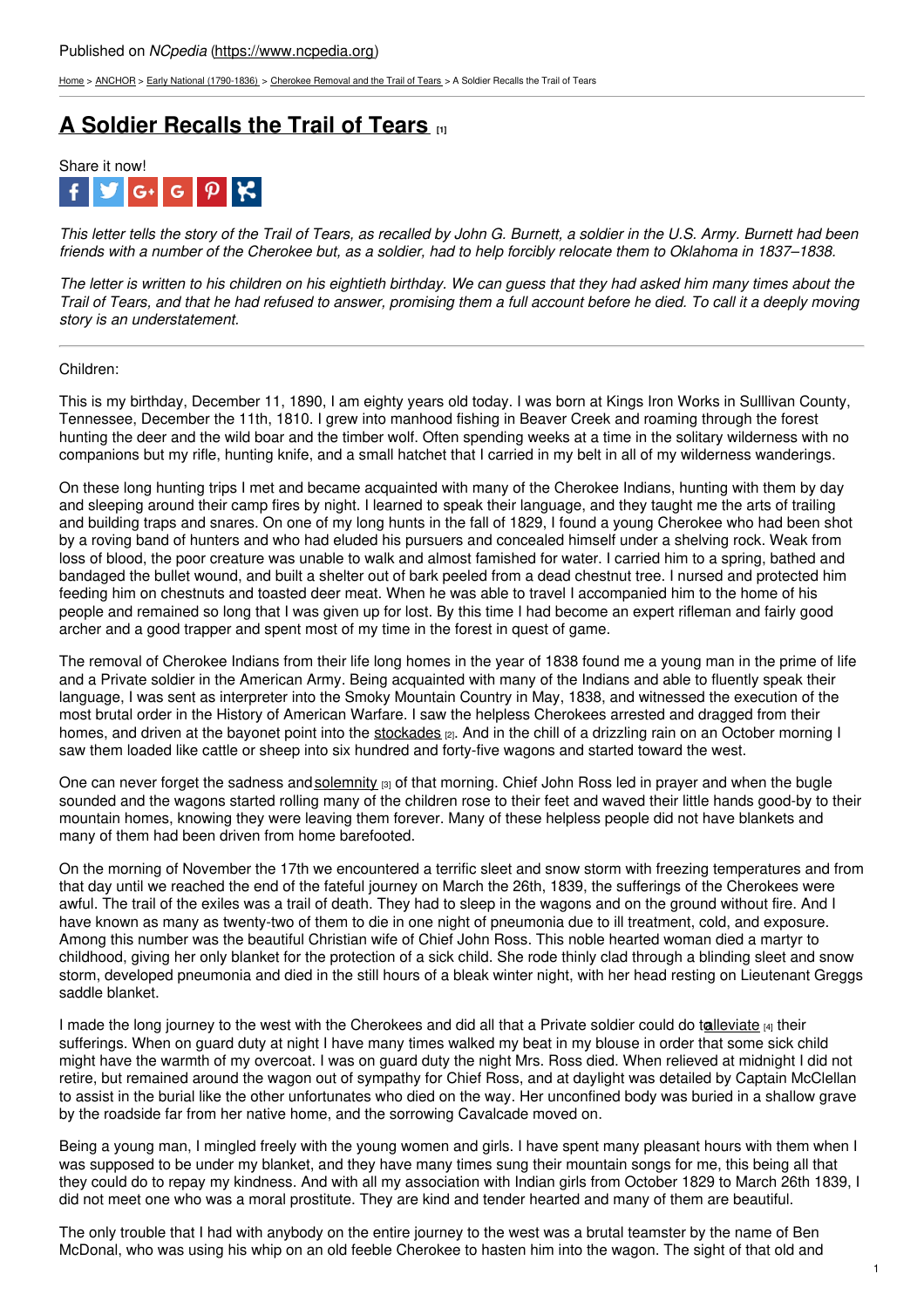nearly blind creature quivering under the lashes of a bull whip was too much for me. I attempted to stop McDonal and it ended in a personal encounter. He lashed me across the face, the wire tip on his whip cutting a bad gash in my cheek. The little hatchet that I had carried in my hunting days was in my belt and McDonal was carried unconscious from the scene.

I was placed under guard but Ensign Henry Bullock and Private Elkanah Millard had both witnessed the encounter. They gave Captain McClellan the facts and I was never brought to trial. Years later I met 2nd Lieutenant Riley and Ensign Bullock at Bristol at John Roberson's show, and Bullock jokingly reminded me that there was a case still pending against me before a [court](https://www.ncpedia.org/glossary/court)  $_{[5]}$  martial and wanted to know how much longer I was going to have the trial put off?

McDonal finally recovered, and in the year 1851, was running a boat out of Memphis, Tennessee.

The long painful journey to the west ended March 26th, 1839, with four-thousand silent graves reaching from the foothills of the Smoky Mountains to what is known as Indian territory in the West. And [covetousness](https://www.ncpedia.org/glossary/covetousness) [6] on the part of the white race was the cause of all that the Cherokees had to suffer. Ever since Ferdinand DeSoto made his journey through the Indian country in the year 1540, there had been a tradition of a rich gold mine somewhere in the Smoky Mountain Country, and I think the tradition was true. At a festival at Echota on Christmas night 1829, I danced and played with Indian girls who were wearing ornaments around their neck that looked like gold.

In the year 1828, a little Indian boy living on Ward creek had sold a gold nugget to a white trader, and that nugget sealed the doom of the Cherokees. In a short time the country was overrun with armed [brigands](https://www.ncpedia.org/glossary/brigand) [7] claiming to be government agents, who paid no attention to the rights of the Indians who were the legal possessors of the country. Crimes were committed that were a disgrace to civilization. Men were shot in cold blood, lands were [confiscated](https://www.ncpedia.org/glossary/confiscate) [8]. Homes were burned and the inhabitants driven out by the gold-hungry brigands.

Chief Junaluska was personally acquainted with President Andrew Jackson. Junaluska had taken 500 of the flower of his Cherokee scouts and helped Jackson to win the battle of the Horse Shoe, leaving 33 of them dead on the field. And in that battle Junaluska had drove his tomahawk through the skull of a Creek warrior, when the Creek had Jackson at his mercy.

Chief John Ross sent Junaluska as an envoy to plead with President Jackson for protection for his people, but Jackson's manner was cold and indifferent toward the rugged son of the forest who had saved his life. He met Junaluska, heard his plea but curtly said, "Sir, your audience is ended. There is nothing I can do for you." The doom of the Cherokee was sealed. Washington, D.C., had decreed that they must be driven West and their lands given to the white man, and in May 1838, an army of 4000 regulars, and 3000 volunteer soldiers under command of General Winfield Scott, marched into the Indian country and wrote the blackest chapter on the pages of American history.

Men working in the fields were arrested and driven to the stockades. Women were dragged from their homes by soldiers whose language they could not understand. Children were often separated from their parents and driven into the stockades with the sky for a blanket and the earth for a pillow. And often the old and infirm were prodded with bayonets to hasten them to the stockades. In one home death had come during the night. A little sad-faced child had died and was lying on a bear skin couch and some women were preparing the little body for burial. All were arrested and driven out leaving the child in the cabin. I don't know who buried the body.

In another home was a frail mother, apparently a widow and three small children, one just a baby. When told that she must go, the mother gathered the children at her feet, prayed a humble prayer in her native tongue, patted the old family dog on the head, told the faithful creature good-by, with a baby strapped on her back and leading a child with each hand started on her exile. But the task was too great for that frail mother. A stroke of heart failure relieved her sufferings. She sunk and died with her baby on her back, and her other two children clinging to her hands.

Chief Junaluska who had saved President Jackson's life at the battle of Horse Shoe witnessed this scene, the tears gushing down his cheeks and lifting his cap he turned his face toward the heavens and said, "Oh my God, if I had known at the battle of the Horse Shoe what I know now, American history would have been differently written."

At this time, 1890, we are too near the removal of the Cherokees for our young people to fully understand the enormity of the crime that was committed against a helpless race. Truth is, the facts are being concealed from the young people of today. School children of today do not know that we are living on lands that were taken from a helpless race at the bayonet point to satisfy the white man's greed.

Future generations will read and [condemn](https://www.ncpedia.org/glossary/condemn)  $\theta$  the act and I do hope[posterity](https://www.ncpedia.org/glossary/posterity)  $\theta$  will remember that private soldiers like myself, and like the four Cherokees who were forced by General Scott to shoot an Indian Chief and his children, had to execute the orders of our superiors. We had no choice in the matter.

Twenty-five years after the removal it was my privilege to meet a large company of the Cherokees in uniform of the Confederate Army under command of Colonel Thomas. They were encamped at Zollicoffer and I went to see them. Most of them were just boys at the time of the removal but they instantly recognized me as "the soldier that was good to us." Being able to talk to them in their native language I had an enjoyable day with them. From them I learned that Chief John Ross was still ruler in the nation in 1863. And I wonder if he is still living? He was a noble-hearted fellow and suffered a lot for his race.

At one time, he was arrested and thrown into a dirty jail in an effort to break his spirit, but he remained true to his people and led them in prayer when they started on their exile. And his Christian wife sacrificed her life for a little girl who had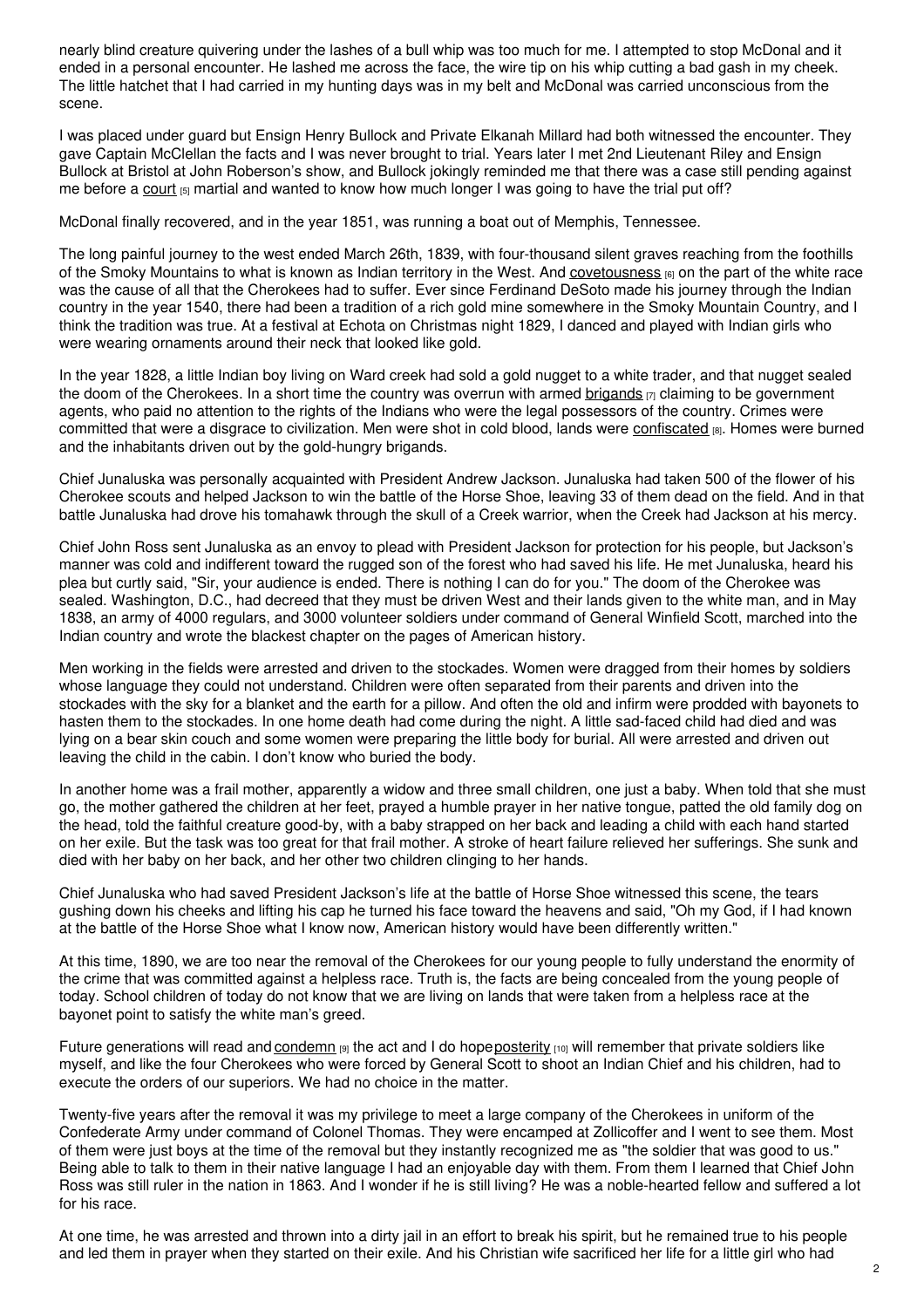pneumonia. The Anglo-Saxon race would build a towering monument to perpetuate her noble act in giving her only blanket for comfort of a sick child. Incidentally the child recovered, but Mrs. Ross is sleeping in a unmarked grave far from her native Smoky Mountain home.

When Scott invaded the Indian country some of the Cherokees fled to caves and dens in the mountains and were never captured and they are there today. I have long intended going there and trying to find them but I have put off going from year to year and now I am too feeble to ride that far. The fleeing years have come and gone and old age has overtaken me. I can truthfully say that neither my rifle nor my knife were stained with Cherokee blood.

I can truthfully say that I did my best for them when they certainly did need a friend. Twenty-five years after the removal I still lived in their memory as "the soldier that was good to us".

However, murder is murder whether committed by the villain [skulking](https://www.ncpedia.org/glossary/skulk)  $\mu_1$  in the dark or by uniformed men stepping to the strains of martial music.

Murder is murder, and somebody must answer. Somebody must explain the streams of blood that flowed in the Indian country in the summer of 1838. Somebody must explain the 4000 silent graves that mark the trail of the Cherokees to their exile. I wish I could forget it all, but the picture of 645 wagons lumbering over the frozen ground with their cargo of suffering humanity still lingers in my memory.

Let the historian of a future day tell the sad story with its sighs, its tears and dying groans. Let the great Judge of all the earth weigh our actions and reward us according to our work.

Children -- Thus ends my promised birthday story. This December the 11th 1890.

**User Tags:**

[American](https://www.ncpedia.org/category/user-tags/american-indians) Indians [12] [Cherokee](https://www.ncpedia.org/category/user-tags/cherokee-indians) Indians [13] [history](https://www.ncpedia.org/category/user-tags/history) [14] Indian [removal](https://www.ncpedia.org/category/user-tags/indian-removal) [15] North [Carolina](https://www.ncpedia.org/category/user-tags/north-carolina-5) [16] North [Carolina](https://www.ncpedia.org/category/user-tags/north-carolina-6) History [17] [Page](https://www.ncpedia.org/category/user-tags/page) [18] Soldiers [19] [Students](https://www.ncpedia.org/category/user-tags/students) [20] [Teachers](https://www.ncpedia.org/category/user-tags/teachers) [21] Trail of [Tears](https://www.ncpedia.org/category/user-tags/trail-tears) [22] Creative Commons [BY-NC-SA](https://www.ncpedia.org/category/user-tags/creative-commons) [23] **From:** LEARN NC North Carolina History: A Digital [Textbook](https://www.ncpedia.org/category/entry-source/learn-nc)<sup>[24]</sup> **Copyright Date:** 2009 **For Teachers:**



& the Public Humanities

- Tales and Trails of Betrayal: America's Indian Removal Policies
- Grade 8 [Lesson](https://database.civics.unc.edu/wp-content/uploads/sites/31/2012/04/IndianRemoval.pdf) Plan [25]
- Grade 11 [Lesson](https://database.civics.unc.edu/wp-content/uploads/sites/31/2012/05/IndianRemoval11.pdf) Plan [26]

[Cherokee](https://americanindian.si.edu/nk360/removal/index.cshtml#titlePagecshtml) Nation Case Study, National Museum of the American Indian<sub>[27]</sub>

For Grades 6-12.

3 January 2018

**Source URL:** https://www.ncpedia.org/anchor/soldier-recalls-trail-tears

## **Links**

<sup>[1]</sup> https://www.ncpedia.org/anchor/soldier-recalls-trail-tears

<sup>[2]</sup> https://www.ncpedia.org/glossary/stockade

<sup>[3]</sup> https://www.ncpedia.org/glossary/solemnity